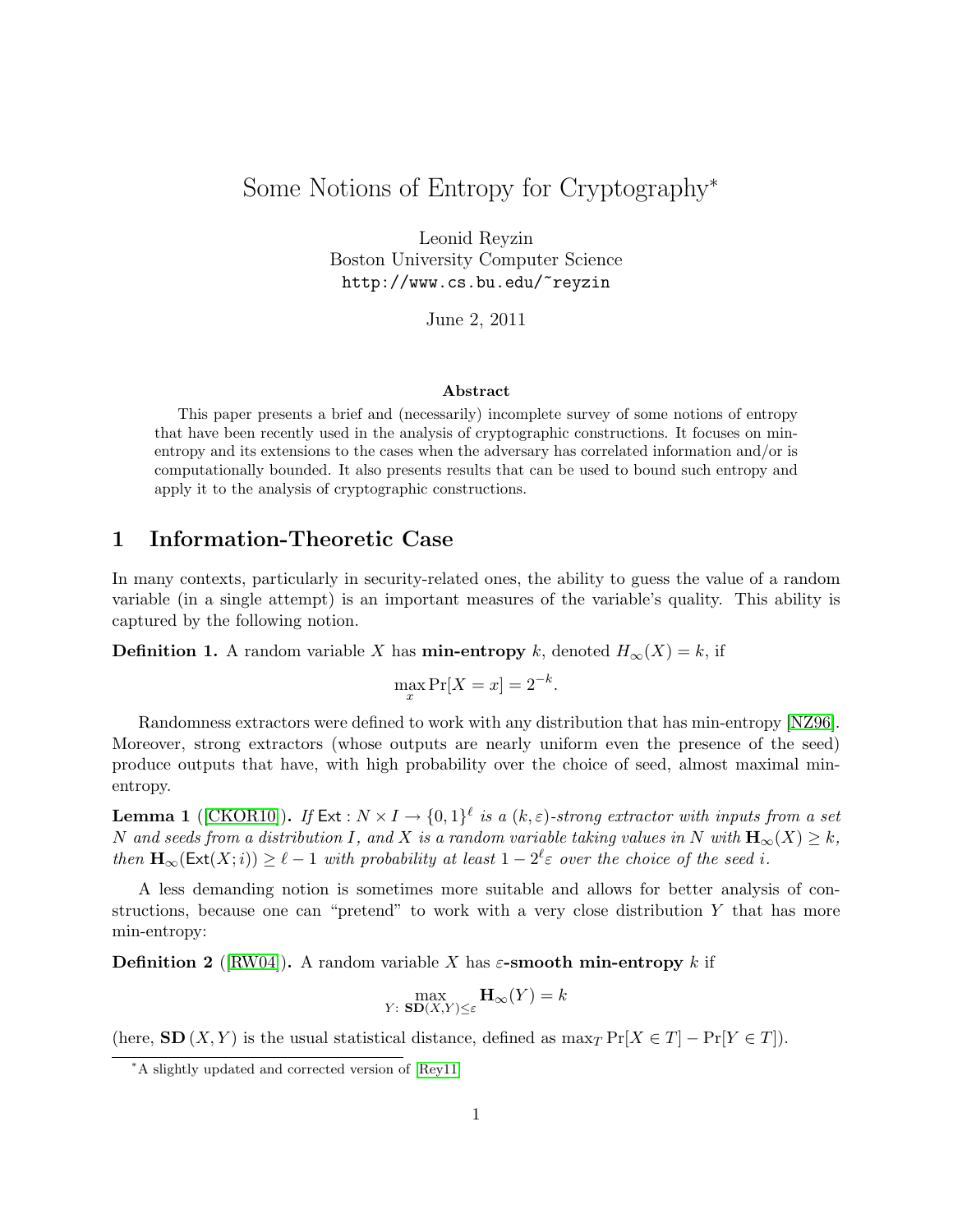Quite often, the adversary has some additional information  $Z$  that is correlated with  $X$ . Conditional min-entropy  $\mathbf{H}_{\infty}(X|Z)$  is defined in [\[RW05\]](#page-4-3) as  $-\log \max_{x,z} \Pr(X = x \mid Z = z)$  $\min_z \mathbf{H}_{\infty}(X \mid Z = z)$  (an  $\varepsilon$ -smooth version is also defined in [\[RW05,](#page-4-3) Section 1.3] by eliminating bad portions of  $(X, Z)$  that occur with probability at most  $\varepsilon$ ). Again, a less restrictive notion is sometimes more suitable:

**Definition 3** ([\[DORS08,](#page-3-1) Section 2.4]). Let  $(X, Z)$  be a pair of random variables. The **average** min-entropy of  $X$  conditioned on  $Z$  is

$$
\tilde{H}_{\infty}(X|Z) \stackrel{\text{def}}{=} -\log \mathop{\mathbf{E}}_{z \leftarrow Z} \max_{x} \Pr[X = x | Z = z] = -\log[\mathop{\mathbf{E}}_{z \leftarrow Z} (2^{-H_{\infty}(X|Z=z)})].
$$

Average min-entropy, like min-entropy, is simply the logarithm of the probability that the adversary (this time, given the value of  $Z$ ) will guess the value of  $X$  in a single attempt. Again, an  $\varepsilon$ -smooth variant of it can be defined (a comparison of  $\varepsilon$ -smooth, conditional, and average min-entropy notions is given in [\[DORS08,](#page-3-1) Appendix B]).

Average min-entropy exhibits some properties that agree with our intuition: conditioning on Z that has b bits of information reduces the entropy of  $X$  by at most b.

<span id="page-1-0"></span>**Lemma 2** ([\[DORS08,](#page-3-1) Lemma 2.2b]).  $\widetilde{\mathbf{H}}_{\infty}(X | Z) \geq \mathbf{H}_{\infty}(X, Z) - b$ , where  $2^b$  is the number of elements in Z (more generally,  $\widetilde{\mathbf{H}}_{\infty}(X | Z_1, Z_2) \ge \widetilde{\mathbf{H}}_{\infty}(X, Z_1 | Z_2) - b$ , where  $2^b$  is the number of elements in  $Z_2$ ).

Randomness extractors, which were originally analyzed for distribution of min-entropy, can also be used on distributions that have average min-entropy, with essentially the same results. A  $(k, \varepsilon)$ average-case extractor is defined in [\[DORS08,](#page-3-1) Section 2.5] as a function that takes in a sample from a distribution X such that  $\mathbf{H}_{\infty}(X | Z) \geq k$  and a random seed, and produces an output that is  $\varepsilon$ -close to uniform even in the presence of the correlated value from Z and the seed. In some cases (for instance, in universal-hashing-based extractors), a  $(k, \varepsilon)$ -extractor is also a  $(k, \varepsilon)$ -average-case extractor [\[DORS08,](#page-3-1) Lemma 2.4]; in all but the most pathological cases, a  $(k, \varepsilon)$ -extractor is a  $(k, 3\varepsilon)$ -average-case extractor [\[Vad11\]](#page-4-4). The following lemma shows that outputs extracted by average-case extractors will themselves have average min-entropy.

**Lemma 3** ([\[KR09,](#page-4-5) Lemma 1]). If  $Ext : N \times I \to \{0,1\}^{\ell}$  is a  $(k,\varepsilon)$ -average-case extractor with inputs from a set N and seeds from a distribution I, and  $(X, Z)$  is a pair of random variables with X taking values in N and  $\widetilde{\mathbf{H}}_{\infty}(X|Z) \geq k$ , then  $\widetilde{\mathbf{H}}_{\infty}(\mathsf{Ext}(X;I) \mid Z,I) \geq \min\left(\ell, \log \frac{1}{\varepsilon}\right) - 1$ .

Average min-entropy often allows for simpler statements and analyses; for example, the security of information-theoretic MACs with nonuninform keys can be analyzed using the average minentropy of the keys (see [\[KR09,](#page-4-5) Proposition 1]). However, average min-entropy can be converted to min-entropy when needed.

**Lemma 4** ([\[DORS08,](#page-3-1) Lemma 2.2a]). For any  $\delta > 0$ ,  $\mathbf{H}_{\infty}(X|Z=z)$  is at least  $\mathbf{H}_{\infty}(X|Z) - \log(1/\delta)$ with probability at least  $1 - \delta$  over the choice of z.

This style of analysis—using average min-entropy wherever possible and converting it to minentropy when needed—was used, for example, in [\[KR09\]](#page-4-5), [\[CKOR10\]](#page-3-0), to analyze complex interactive protocols involving extractors and MACs.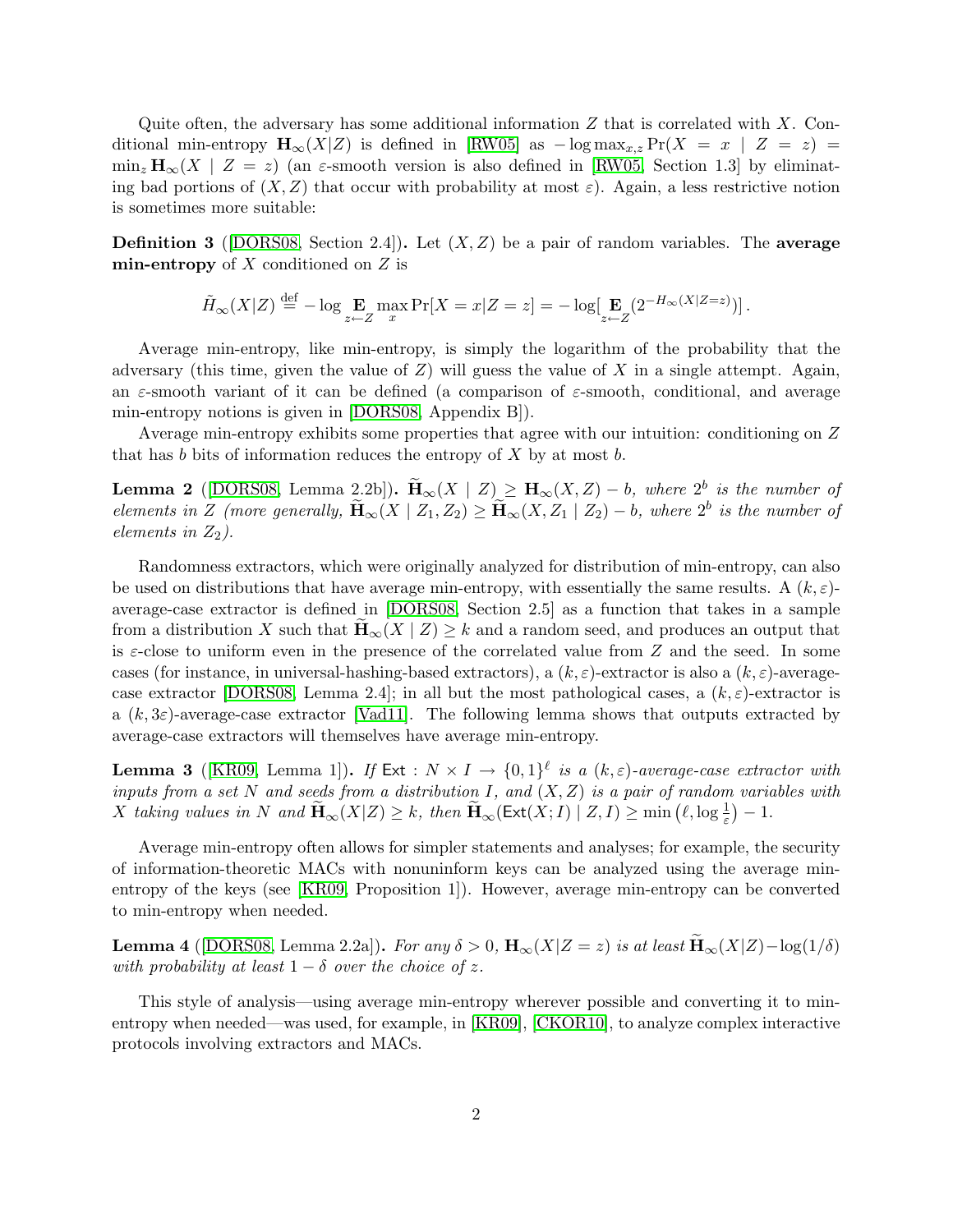## 2 Computational Case

It is natural to say that if a distribution cannot be distinguished by a resource-bounded adversary from one that has entropy, then it has computational entropy. For example, pseudorandom distributions have this property.

**Definition 4** ( $\text{[HILL99, BSW03]}$  $\text{[HILL99, BSW03]}$  $\text{[HILL99, BSW03]}$  $\text{[HILL99, BSW03]}$ ). A distribution X has **HILL entropy** at least k, denoted by  $H_{\varepsilon,s}^{\text{HILL}}(X) \geq k$ , if there exists a distribution Y such that  $H_{\infty}(Y) \geq k$  and no circuit of size s can distinguish X and Y with advantage more than  $\varepsilon$ .

(Here and below, unless otherwise specified, distinguishers are randomized and output a single bit.)

A conditional notion can be defined similarly.

<span id="page-2-0"></span>**Definition 5** (HLR07, Section 2). X has **conditional HILL entropy** at least k conditioned on Z, denoted  $H_{\varepsilon,s}^{\text{HILL}}(X|Z) \geq k$ , if there exists a collection of distributions  $Y_z$  (for  $z \in Z$ ) giving rise to a joint distribution  $(Y, Z)$ , such that the average min-entropy  $H_{\infty}(Y|Z) \geq k$  and no circuit of size s can distinguish  $(X, Z)$  and  $(Y, Z)$  with advantage more than  $\varepsilon$ .

However, there are many variations of the computational definitions, and which one is "right" is unclear. For example,  $(GW11, Lemma 3.1)$  allow one to change not only X, but also Z, as long as the change is computationally indistinguishable.

As another example, [\[BSW03\]](#page-3-2), following [\[Yao82\]](#page-4-9), proposed an alternative way to measure computational entropy: by measuring compressibility of the string by efficient algorithms. It was further converted to conditional entropy in [\[HLR07\]](#page-4-7).

**Definition 6** (HLR07, Section 2). X has Yao entropy at least k conditioned on Z, denoted by  $H_{\varepsilon,s}^{\text{Yao}}(X|Z) \geq k$ , if for every pair of circuits c, d of total size s with the outputs of c having length  $\ell,$ 

$$
\Pr_{(x,z)\leftarrow(X,Z)}[d(c(x,z),z) = x] \le 2^{\ell-k} + \varepsilon.
$$

It was shown in [\[HLR07,](#page-4-7) Theorem 4] that the two notions (which are equivalent in the informationtheoretic case) are actually different in the computational setting: Yao entropy may be higher than HILL (but never lower), and measuring Yao entropy rather than HILL entropy may allow one to extract more pseudorandom bits from a distribution.

Another seemingly natural computational analog of min-entropy is "unpredictability" entropy, because it also measures the chances of correctly guessing  $X$  in a single try.

**Definition 7** (HLR07, Section 5). X has unpredictability entropy at least k conditioned on Z, denoted by  $H_{\varepsilon,s}^{\text{unp}}(X|Z) \geq k$ , if there exists a collection of distributions  $Y_z$  (for  $z \in Z$ ), giving rise to a joint distribution  $(Y, Z)$ , such that no circuit of size s can distinguish  $(X, Z)$  and  $(Y, Z)$ with advantage more than  $\varepsilon$ , and for all circuits C of size s,

$$
\Pr[C(Z) = Y] \le 2^{-k}.
$$

As shown in [\[HLR07,](#page-4-7) Section 5], unpredictability entropy can be higher than HILL entropy but never higher than Yao entropy. We know that extractors work with conditional HILL entropy to produce pseudorandom outputs; some extractors ("reconstructive" ones) also work with conditional compressibility and unpredictability entropies.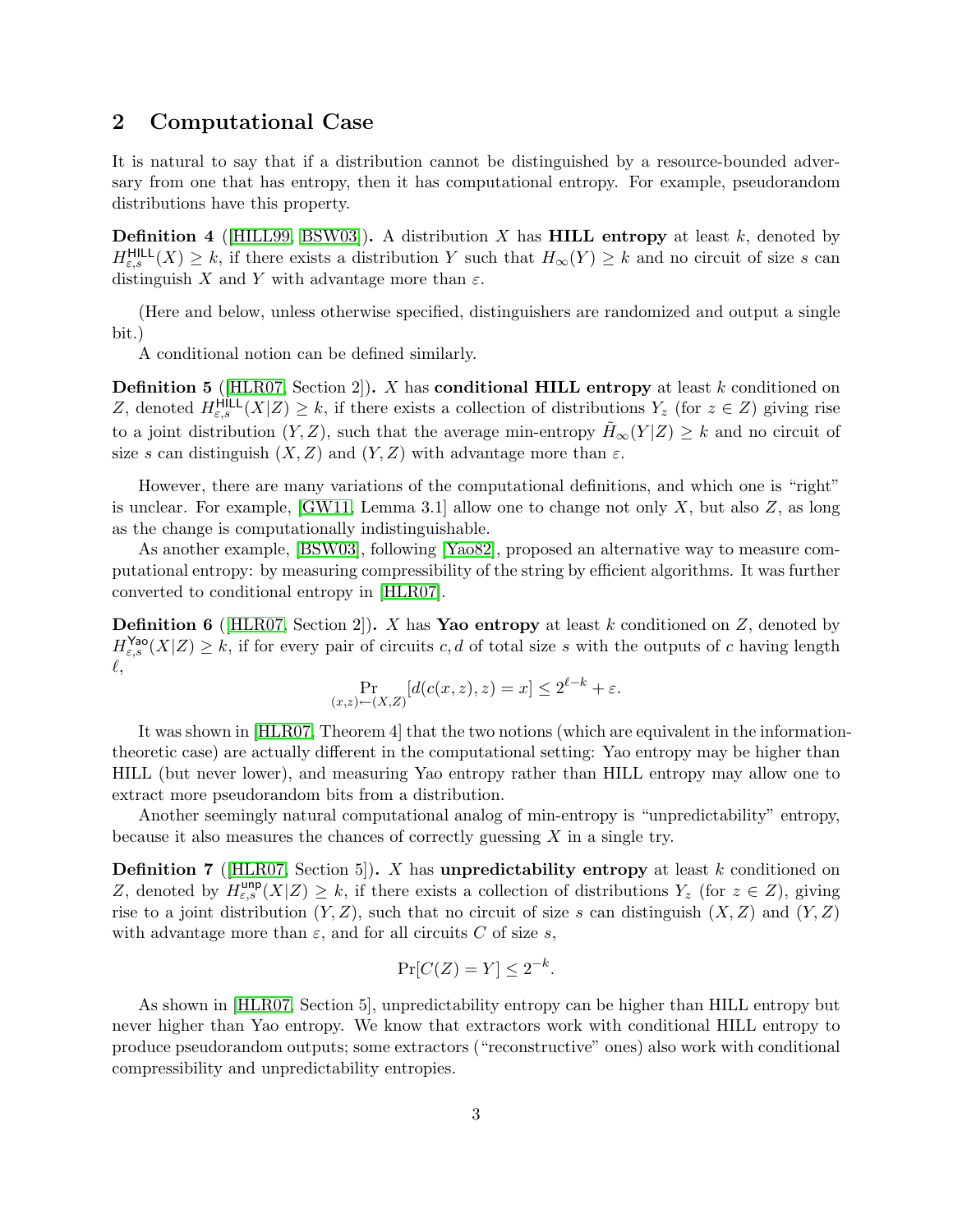Understanding how conditioning on information leakage  $Z$  impacts the entropy of  $X$  is particularly difficult. It would be highly desirable to have an analog of the simple statement of Lemma [2](#page-1-0) to simplify the analysis of protocols in a variety of scenarios, particularly in leakage-resilient cryptography. The following result, for both average-case and worst-case entropy, is relatively simple to state. However, it is for a notion of entropy that is a lot less natural: Metric<sup>∗</sup> entropy, which differs from HILL entropy in two respects: there can be a different distribution Y for each distinguishing circuit of size s, and the circuit, instead outputting 1 with some probability p and 0 with probability  $1-p$ , deterministically outputs a value p in the interval [0, 1].

**Theorem 1** ([\[FR11\]](#page-4-10)). Define  $P_z$  as  $Pr[Z = z]$ . Assume Z has  $2^b$  elements. Then

$$
H^{\text{Metric}^*}_{\varepsilon/P_z,s'}(X|Z=z)\geq H^{\text{Metric}^*}_{\varepsilon,s}(X)-\log 1/P_z
$$

and

$$
H^{\mathrm{Metric}^*}_{\varepsilon 2^b, s'}(X|Z) \geq H^{\mathrm{Metric}^*}_{\varepsilon, s}(X) - b\,,
$$

where  $s' \approx s$ .

A weaker version of this statement appeared in [\[DP08\]](#page-4-11). Fortunately, Metric<sup>∗</sup> entropy can be converted, with some relatively small loss in s and  $\varepsilon$ , to HILL entropy ([\[BSW03,](#page-3-2) Theorem 5.2],[\[FR11\]](#page-4-10)). A similar statement, but with the conversion to HILL entropy already performed, appeared in [\[RTTV08\]](#page-4-12).

An alternative statement, in which the circuit size (rather than the distinguishability  $\varepsilon$ ) loses a factor polynomial in  $2^b$ , is implied by [\[GW11,](#page-4-8) Lemma 3.1] and Lemma [2.](#page-1-0) Again, the statement is not with respect to HILL conditional entropy of Definition [5,](#page-2-0) but rather with respect to a relaxed notion that I will denote here HILL-relaxed. It is the same as conditional HILL, except we are allowed to change not just X, but the entire pair  $(X, Z)$  to an indistinguishable pair  $(Y, W)$ .

**Theorem 2** ([\[GW11\]](#page-4-8)). Assume elements of Z are length-b bit strings (or, more generally, can be enumerated in time  $\text{poly}(2^b)$ ). Then

$$
H^{HILL\text{-}relaxed}_{2\varepsilon, s'/\text{poly}(\varepsilon, 2^b)}(X|Z) \geq H^{\text{HILL}}_{\varepsilon, s}(X) - b\,.
$$

This theorem extends to the case when the initial entropy of  $X$  is *conditional* HILL-relaxed (conditioned on some  $Z_1$ ), similarly to the more general case of Lemma [2.](#page-1-0)

#### References

- <span id="page-3-2"></span>[BSW03] Boaz Barak, Ronen Shaltiel, and Avi Wigderson. Computational analogues of entropy. In Sanjeev Arora, Klaus Jansen, José D. P. Rolim, and Amit Sahai, editors, RANDOM-APPROX 2003, volume 2764 of LNCS, pages 200–215. Springer, 2003.
- <span id="page-3-0"></span>[CKOR10] Nishanth Chandran, Bhavana Kanukurthi, Rafail Ostrovsky, and Leonid Reyzin. Privacy amplification with asymptotically optimal entropy loss. In Leonard J. Schulman, editor, STOC, pages 785–794. ACM, 2010. Full version available from [http:](http://www.cs.bu.edu/fac/reyzin/) [//www.cs.bu.edu/fac/reyzin/](http://www.cs.bu.edu/fac/reyzin/).
- <span id="page-3-1"></span>[DORS08] Yevgeniy Dodis, Rafail Ostrovsky, Leonid Reyzin, and Adam Smith. Fuzzy extractors: How to generate strong keys from biometrics and other noisy data. SIAM Journal on Computing, 38(1):97–139, 2008. arXiv:cs/0602007.